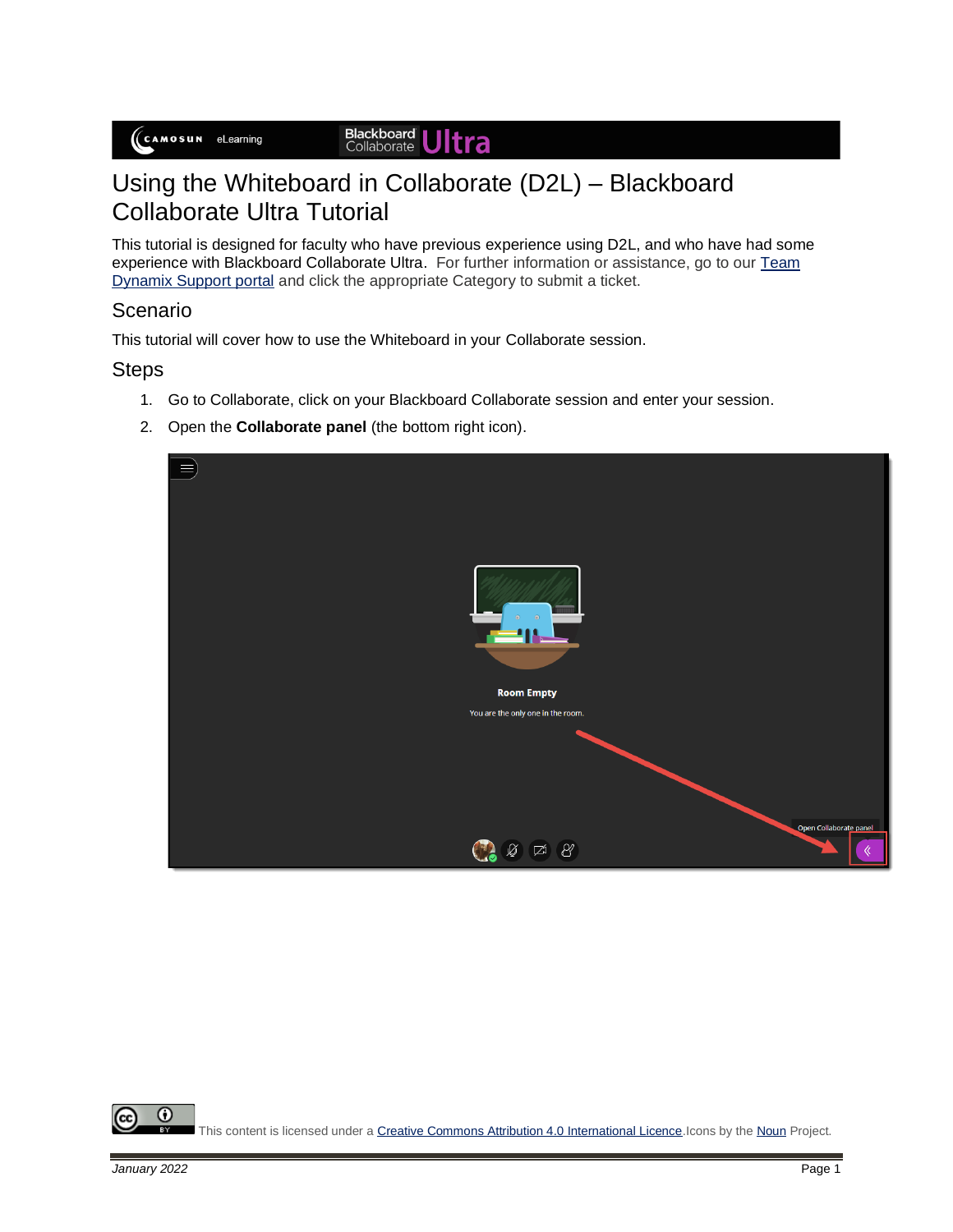3. Click the **Share Content** icon.



4. Click **Share Blank Whiteboard**. The Whiteboard will open in the main session area.



 $\overline{\odot}$ This content is licensed under [a Creative Commons Attribution 4.0 International Licence.I](https://creativecommons.org/licenses/by/4.0/)cons by th[e Noun](https://creativecommons.org/website-icons/) Project.

(cc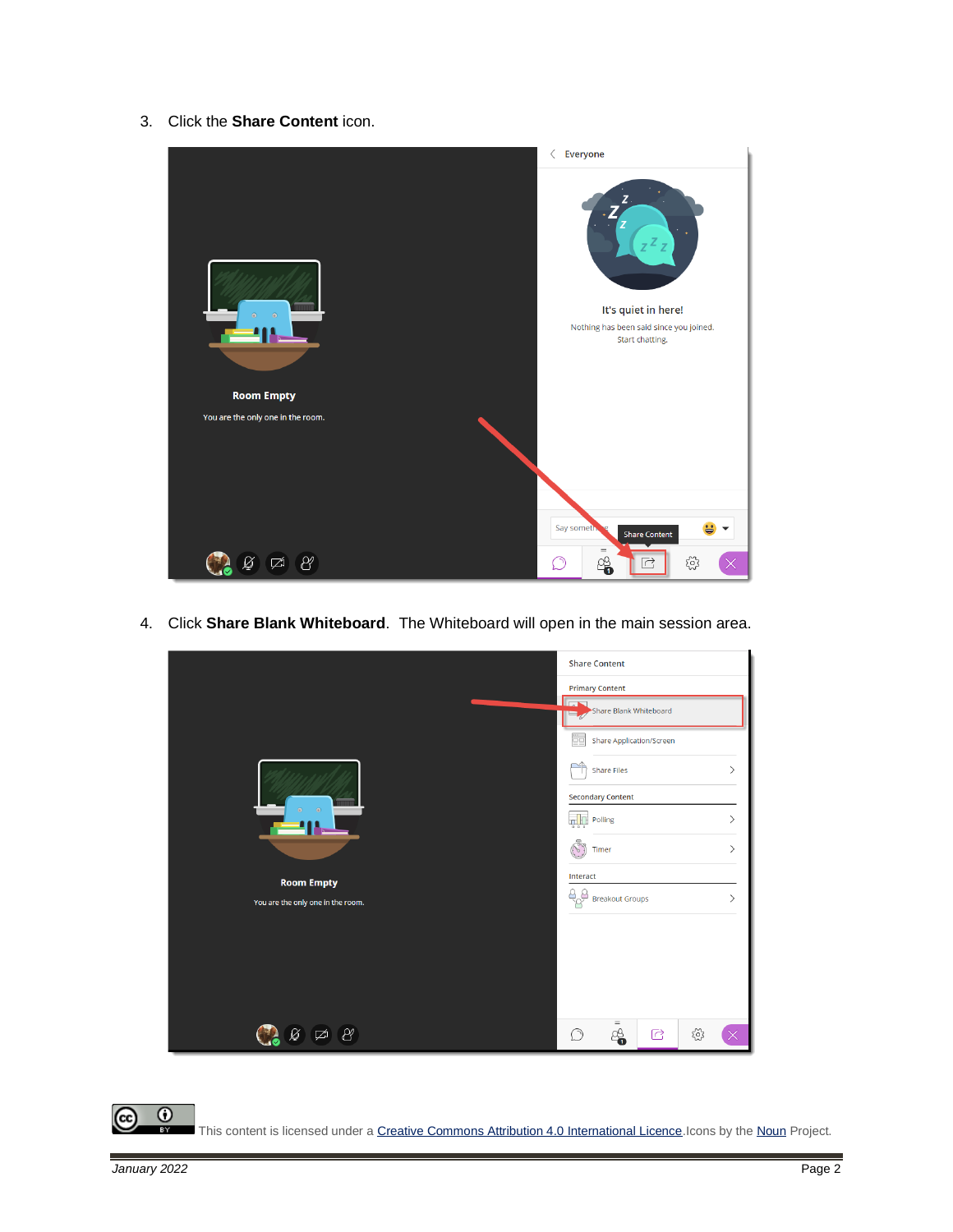5. Use the drawing tools at the top-left to **Select** items, **Point** to items, draw with the **Pencil**, add **Shapes**, write **Text**, and **Clear** everything (note that there is NO undo for this!). When you select Pencil, Shapes, or Text, the **Colours** selector will also appear.

| $R \cup \bigcup \mathcal{T} \text{ } \textcircled{1}$<br> ≡ |                                              | $\odot$ | <b>Share Content</b>                                                                                                                                                                                                                                                   |             |     |               |
|-------------------------------------------------------------|----------------------------------------------|---------|------------------------------------------------------------------------------------------------------------------------------------------------------------------------------------------------------------------------------------------------------------------------|-------------|-----|---------------|
| $\sqrt{5}$<br>$\left\langle \cdot \right\rangle$            |                                              | Þ.      | Primary Content<br>$\boxed{\text{G}}$ Share Blank Whiteboard<br>Sharing whiteboard<br>$\sqrt{\frac{100}{100}}$ Share Application/Screen<br>∼≏<br>Share Files<br>Secondary Content<br><b>Polling</b><br>S<br>Timer<br>Interact<br>$\overline{Q}$ Breakout Groups<br>$=$ |             |     | $^\copyright$ |
|                                                             | $\overline{M}$ $\overline{M}$ $\overline{M}$ |         | 4<br>$\circlearrowright$                                                                                                                                                                                                                                               | $\triangle$ | ద్ర |               |

6. You can also use the View Controls to **Zoom In**, **Zoom Out**, see the **Best Fit**, and view the **Actual Size**.

| $\begin{picture}(16,15) \put(0,0){\line(1,0){10}} \put(15,0){\line(1,0){10}} \put(15,0){\line(1,0){10}} \put(15,0){\line(1,0){10}} \put(15,0){\line(1,0){10}} \put(15,0){\line(1,0){10}} \put(15,0){\line(1,0){10}} \put(15,0){\line(1,0){10}} \put(15,0){\line(1,0){10}} \put(15,0){\line(1,0){10}} \put(15,0){\line(1,0){10}} \put(15,0){\line(1$<br>$\odot$<br>Ξ | <b>Share Content</b>                                                                                                                                                                                                                                                       |  |  |  |
|---------------------------------------------------------------------------------------------------------------------------------------------------------------------------------------------------------------------------------------------------------------------------------------------------------------------------------------------------------------------|----------------------------------------------------------------------------------------------------------------------------------------------------------------------------------------------------------------------------------------------------------------------------|--|--|--|
| $\begin{matrix}\n\mathbb{Q} & \mathbb{Q} & \mathbb{M}\n\end{matrix}$<br>$\bigoplus$<br>lਨ<br>Text can also be added<br>$\leftarrow$                                                                                                                                                                                                                                 | Primary Content<br>Share Blank Whiteboard<br>$\bullet \equiv$<br>$^\copyright$<br>Sharing whiteboard<br>Ëg<br>Share Application/Screen<br>পী<br>Share Files<br>Secondary Content<br><b>Polling</b><br>J<br>Timer<br>Interact<br>$A^{\mathcal{A}}_{\alpha}$ Breakout Groups |  |  |  |
| $\sqrt{2}$ $\sqrt{2}$                                                                                                                                                                                                                                                                                                                                               | $\equiv$<br>8<br>ర్లస్త<br>$\circlearrowright$<br>$\mathbb{C}$                                                                                                                                                                                                             |  |  |  |

This content is licensed under [a Creative Commons Attribution 4.0 International Licence.I](https://creativecommons.org/licenses/by/4.0/)cons by th[e Noun](https://creativecommons.org/website-icons/) Project.

(cc

 $\odot$